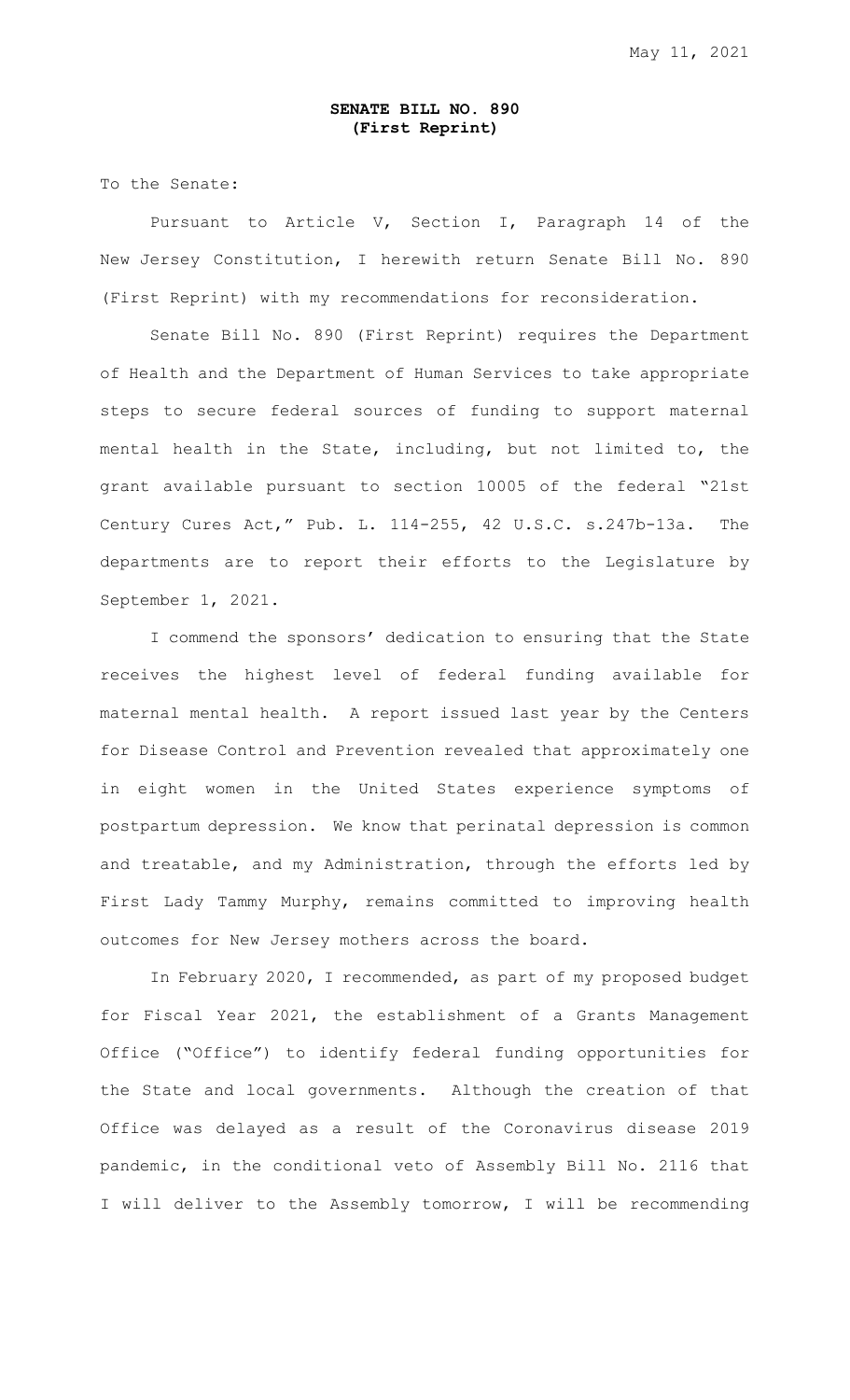the establishment of the Office through statute. My suggested revisions to Senate Bill No. 890 (First Reprint) will integrate its requirements into the responsibilities of the new Office.

By streamlining our efforts to secure federal funding and providing accountability for those efforts, we can maximize our receipt of federal funding and enable greater investment in State programs, including maternal mental health services, that provide vital support for so many of our residents.

Therefore, I herewith return Senate Bill No. 890 (First Reprint) and recommend that it be amended as follows:

| Page 2, Section 1, Line 13: | Delete "Legislature, pursuant<br>to section 2 of" and insert |
|-----------------------------|--------------------------------------------------------------|
|                             |                                                              |
|                             | "Grants Management Office                                    |
|                             | established in the office of                                 |
|                             | the Treasury or in such other                                |
|                             | State agency or office as may                                |
|                             | be designated by the Governor"                               |
|                             |                                                              |

Page 2, Section 1, Line 14: Delete "P.L.1991, c.164  $(C.52:14-19.1)$ ,"

expiration date of this act,

- Page 2, Section 1, Line 16: After "section." insert "The information submitted pursuant to this section shall be included within the report issued by the Grants Management Office to the Legislature prior to the expiration date of this act, P.L. , c. (C. ) (pending before the Legislature as this bill)."
- Page 2, Section 2, Line 22: Delete "Legislature, pursuant to section 2 of" and insert "Grants Management Office established in the office of the Treasury or in such other State agency or office as may be designated by the Governor"

Page 2, Section 2, Line 23: Delete "P.L.1991, c.164  $(C.52:14-19.1)$ ,"

Page 2, Section 2, Line 25: After "section." insert "The information submitted pursuant to this section shall be included within the report<br>issued by the Grants issued by the Grants<br>Management Office to the<br>Legislature prior to the Management Office to the Legislature prior to the

2